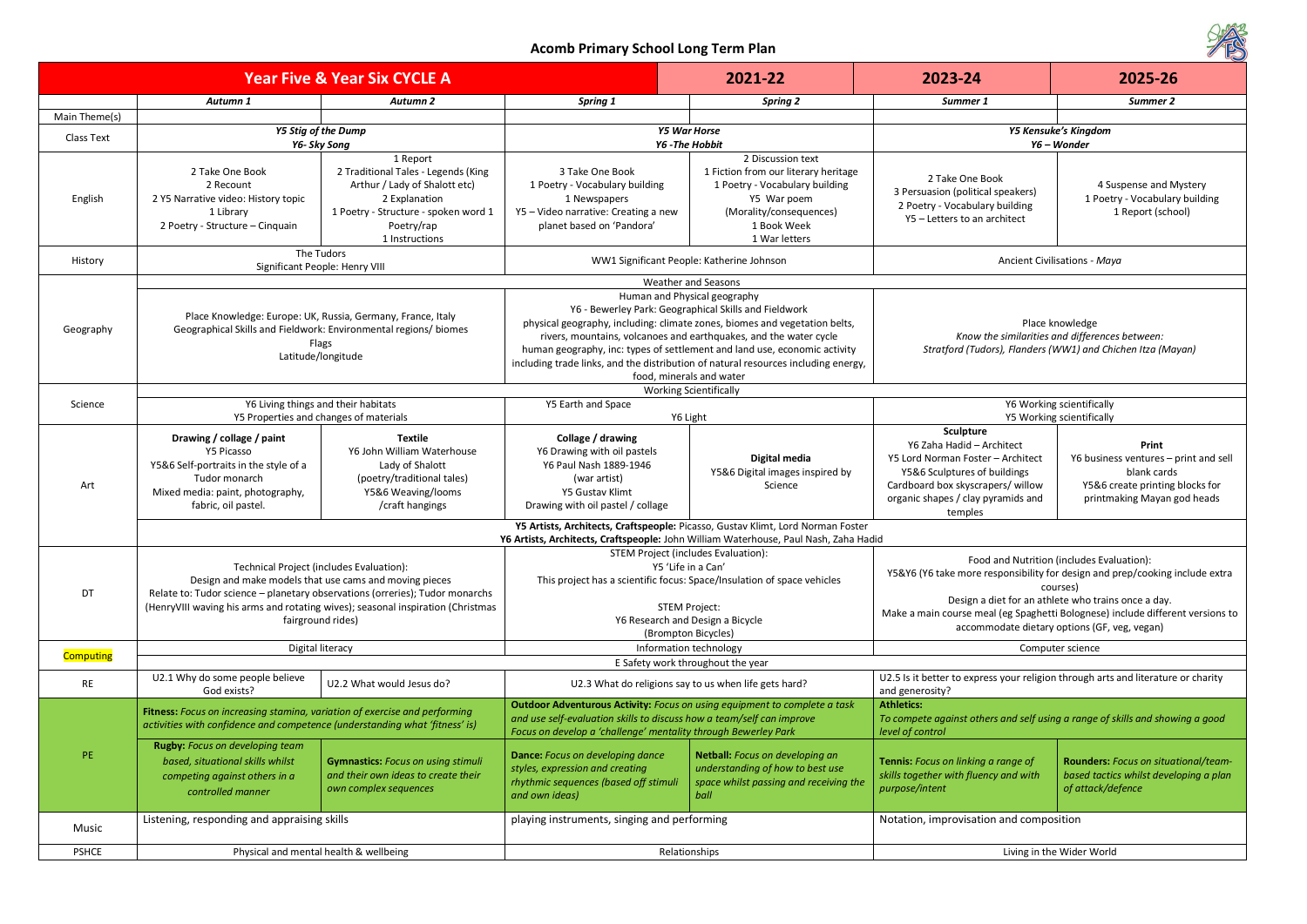| Languages | 'talian          | Italian         | Italiar                              |
|-----------|------------------|-----------------|--------------------------------------|
| Trips     | Y6 Bewerley Park |                 | Y5 Seaside / Geography - Filey Brigg |
| Visitors  |                  |                 |                                      |
| Acorns    | Y6 Bewerley Park | Y5 Young Voices |                                      |

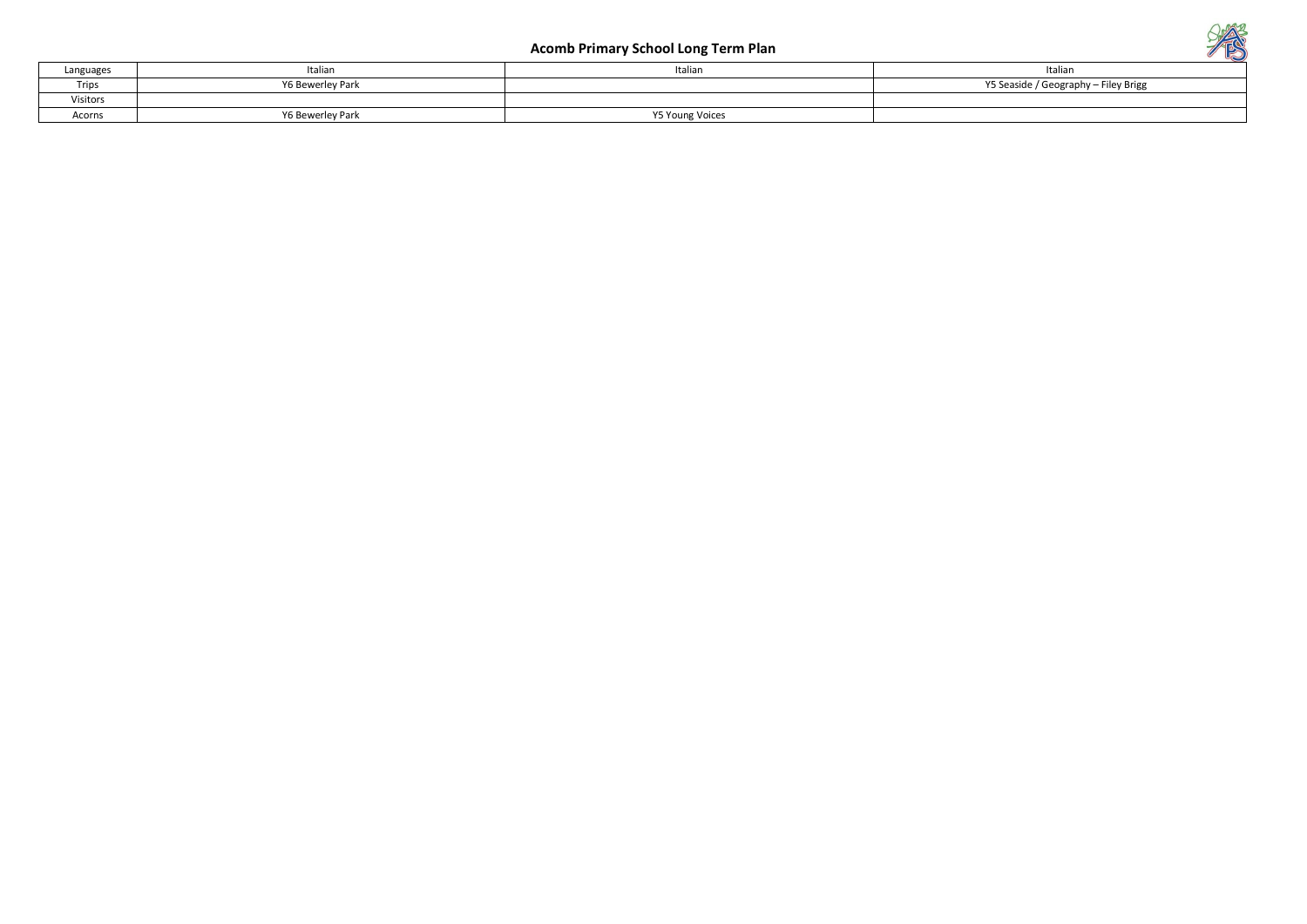| 2022-23                                                                                                               | 2024-25                                                                                                                                         |  |  |  |  |
|-----------------------------------------------------------------------------------------------------------------------|-------------------------------------------------------------------------------------------------------------------------------------------------|--|--|--|--|
| Summer 1                                                                                                              | Summer 2                                                                                                                                        |  |  |  |  |
|                                                                                                                       |                                                                                                                                                 |  |  |  |  |
|                                                                                                                       | <b>Y5 Elidor</b><br>Y6 Wonder                                                                                                                   |  |  |  |  |
|                                                                                                                       |                                                                                                                                                 |  |  |  |  |
| <b>Wk1-3 Persuasion</b>                                                                                               |                                                                                                                                                 |  |  |  |  |
| Wk4 poetry $-$ structure                                                                                              | <b>Wk1-3 Narrative</b>                                                                                                                          |  |  |  |  |
| monologues                                                                                                            | <b>Wk4-5 Debating skills</b>                                                                                                                    |  |  |  |  |
| $Wk5-7 - Y6$ Shakespeare                                                                                              | <b>Wk6-7 Poetry appreciation</b>                                                                                                                |  |  |  |  |
| - Y5 'Problem' letters to artists                                                                                     |                                                                                                                                                 |  |  |  |  |
|                                                                                                                       |                                                                                                                                                 |  |  |  |  |
|                                                                                                                       | The achievements of the earliest civilisations: Ancient China - The Shang Dynasty<br><b>Significant People:</b>                                 |  |  |  |  |
|                                                                                                                       | Y5/6 Human and physical geography                                                                                                               |  |  |  |  |
|                                                                                                                       | <b>Y6 Bewerley Park</b>                                                                                                                         |  |  |  |  |
|                                                                                                                       | physical geography, including: climate zones, biomes and vegetation<br>belts, rivers, mountains, volcanoes and earthquakes, and the water cycle |  |  |  |  |
|                                                                                                                       | human geography, including: types of settlement and land use,                                                                                   |  |  |  |  |
|                                                                                                                       | economic activity including trade links, and the distribution of natural resources                                                              |  |  |  |  |
|                                                                                                                       | including energy, food, minerals and water                                                                                                      |  |  |  |  |
| Evolution and inheritance                                                                                             | Working scientifically                                                                                                                          |  |  |  |  |
| <b>Sculpture</b>                                                                                                      |                                                                                                                                                 |  |  |  |  |
| Y6 willow and tissue paper Chinese                                                                                    | <b>Collage</b>                                                                                                                                  |  |  |  |  |
| Kite Sculptures                                                                                                       | Y6 Collage reproductions of 'Calf' with                                                                                                         |  |  |  |  |
| Y5 Sculpture Willow and tissue paper                                                                                  | different materials                                                                                                                             |  |  |  |  |
| (kites(LS) or penguins(HS))                                                                                           | Y6 Damien Hirst                                                                                                                                 |  |  |  |  |
| Y5 Barbara Hepworth                                                                                                   | Controversial artist - debate?                                                                                                                  |  |  |  |  |
| (Bradford gallery visit)                                                                                              |                                                                                                                                                 |  |  |  |  |
| vorth, Picasso<br>I, Damien Hirst                                                                                     |                                                                                                                                                 |  |  |  |  |
|                                                                                                                       |                                                                                                                                                 |  |  |  |  |
|                                                                                                                       | Food and nutrition (includes Evaluation):                                                                                                       |  |  |  |  |
|                                                                                                                       | Y5&Y6 (Y6 take more responsibility for design and prep/cooking)                                                                                 |  |  |  |  |
|                                                                                                                       | Design a diet for an athlete who trains once a day.                                                                                             |  |  |  |  |
|                                                                                                                       | Make a main course meal (eg Spaghetti Bolognese) include different versions to                                                                  |  |  |  |  |
| accommodate dietary options (GF, veg, vegan)                                                                          |                                                                                                                                                 |  |  |  |  |
| Computer science                                                                                                      |                                                                                                                                                 |  |  |  |  |
|                                                                                                                       |                                                                                                                                                 |  |  |  |  |
|                                                                                                                       | U2.6 What does it mean to be a Muslim in Britain today?                                                                                         |  |  |  |  |
|                                                                                                                       |                                                                                                                                                 |  |  |  |  |
|                                                                                                                       | Athletics: To compete against others and self using a range of skills and showing                                                               |  |  |  |  |
| a good level of control                                                                                               |                                                                                                                                                 |  |  |  |  |
| <b>Invasion games: Focus on confidently</b>                                                                           | <b>Cricket:</b> Focus on bowling over longer                                                                                                    |  |  |  |  |
| applying 'games' based skills in a                                                                                    | distances, striking with intent whilst                                                                                                          |  |  |  |  |
| working as a team to develop fielding<br>range of alternative team/individual<br>strategies to prevent the opposition |                                                                                                                                                 |  |  |  |  |
| activities                                                                                                            | from scoring.                                                                                                                                   |  |  |  |  |
|                                                                                                                       | Notation, improvisation and composition                                                                                                         |  |  |  |  |
| Living in the Wider World                                                                                             |                                                                                                                                                 |  |  |  |  |
|                                                                                                                       | Italian                                                                                                                                         |  |  |  |  |
|                                                                                                                       |                                                                                                                                                 |  |  |  |  |

|                  |                                                                                                                                                                                                                                                                                                                                                                           | <b>Year Five &amp; Year Six CYCLE B</b>                                                                                         |                                                                                                                                                                                                                         | 2020-21                                                                                                                                                                                                                                | 2022-23                                                                                                                                                                                                                                                                                                                                                                              | 2024-25                                                                                                                                                          |  |
|------------------|---------------------------------------------------------------------------------------------------------------------------------------------------------------------------------------------------------------------------------------------------------------------------------------------------------------------------------------------------------------------------|---------------------------------------------------------------------------------------------------------------------------------|-------------------------------------------------------------------------------------------------------------------------------------------------------------------------------------------------------------------------|----------------------------------------------------------------------------------------------------------------------------------------------------------------------------------------------------------------------------------------|--------------------------------------------------------------------------------------------------------------------------------------------------------------------------------------------------------------------------------------------------------------------------------------------------------------------------------------------------------------------------------------|------------------------------------------------------------------------------------------------------------------------------------------------------------------|--|
|                  | Autumn 1                                                                                                                                                                                                                                                                                                                                                                  | <b>Autumn 2</b>                                                                                                                 | Spring 1                                                                                                                                                                                                                | <b>Spring 2</b>                                                                                                                                                                                                                        | Summer 1                                                                                                                                                                                                                                                                                                                                                                             | Summer 2                                                                                                                                                         |  |
| Main Theme(s)    |                                                                                                                                                                                                                                                                                                                                                                           |                                                                                                                                 |                                                                                                                                                                                                                         |                                                                                                                                                                                                                                        |                                                                                                                                                                                                                                                                                                                                                                                      |                                                                                                                                                                  |  |
| Class Text       |                                                                                                                                                                                                                                                                                                                                                                           | <b>Y5 The Explorer</b>                                                                                                          |                                                                                                                                                                                                                         | <b>Y5 Elephant in the Garden</b>                                                                                                                                                                                                       |                                                                                                                                                                                                                                                                                                                                                                                      | <b>Y5 Elidor</b>                                                                                                                                                 |  |
|                  | <b>Y6 Cogheart</b>                                                                                                                                                                                                                                                                                                                                                        |                                                                                                                                 |                                                                                                                                                                                                                         | Y6 An Eagle in the Snow                                                                                                                                                                                                                |                                                                                                                                                                                                                                                                                                                                                                                      | Y6 Wonder                                                                                                                                                        |  |
| English          | Wk1-3 Take one book - Journey<br>Wk4 poetry - Vocabulary building<br>- Birds of paradise<br>Wk5 Recount $-$<br><b>Wk6-7 Penguin commentary</b><br>/information text<br>Y5 - Penguins vs Seal                                                                                                                                                                              | Wk1-3 Fiction genre- Escaping the<br>workhouse<br>Wk4 Y6 Letter writing<br>Y5 - Video narrative<br><b>Wk5-7</b> Classic texts   | <b>Wk1-2</b> Take one book – The arrival<br><b>Wk3-4 Discussion</b><br><b>Wk5-6 Current affairs</b><br>Y6 - 500 word story<br>Y5 - Classic Text 2                                                                       | <b>Wk1-3 WWII Evacuation story</b><br>Wk4 Formal, notification of<br>evacuation and postcards<br>Wk5 Information text - Gas masks<br>Y5 Non-fiction Dunkirk writing                                                                    | <b>Wk1-3 Persuasion</b><br>Wk4 poetry $-$ structure<br>monologues<br>Wk5-7 - Y6 Shakespeare<br>- Y5 'Problem' letters to artists                                                                                                                                                                                                                                                     | <b>Wk1-3 Narrative</b><br><b>Wk4-5 Debating skill</b><br><b>Wk6-7 Poetry apprecial</b>                                                                           |  |
| History          |                                                                                                                                                                                                                                                                                                                                                                           | A study of an aspect of British History beyond 1066: Victorians<br>Significant person:                                          |                                                                                                                                                                                                                         | A study of an aspect of British History beyond 1066: WWII<br>Significant person:                                                                                                                                                       | The achievements of the earliest civilisations: Ancient China - The Shang<br><b>Significant People:</b>                                                                                                                                                                                                                                                                              |                                                                                                                                                                  |  |
| Geography        | Y5/6 Locational Knowledge<br>Non-European: China, Russia, USA, Canada, China<br>Environmental regions/ biomes:<br>Flags<br>Latitude/longitude                                                                                                                                                                                                                             |                                                                                                                                 | Y5/6 Place knowledge<br>Know the similarities and differences between:<br>Iron Bridge (Victorians), Greater London (WW2), North East China (Shang<br>Dynasty)                                                           |                                                                                                                                                                                                                                        | Y5/6 Human and physical geography<br>Y6 Bewerley Park<br>physical geography, including: climate zones, biomes and veg<br>belts, rivers, mountains, volcanoes and earthquakes, and the water<br>human geography, including: types of settlement and land<br>economic activity including trade links, and the distribution of natural re<br>including energy, food, minerals and water |                                                                                                                                                                  |  |
| Science          |                                                                                                                                                                                                                                                                                                                                                                           | Animals, including humans                                                                                                       | Forces and magnets                                                                                                                                                                                                      | Electricity                                                                                                                                                                                                                            | Evolution and inheritance                                                                                                                                                                                                                                                                                                                                                            | Working scientifically                                                                                                                                           |  |
| Art              | Drawing / painting<br>Y6 Seurat 1859-91<br>Social History 'La Grande Jatte/ Les<br>Baigneurs'<br>Ys5&6 Sculptural Bird -                                                                                                                                                                                                                                                  | Collage<br>Y5 Fra Angelico - collage<br>(The Annunciation - Christmas)<br>Y5&6 Dip dying fabrics - gifts,<br>decorations, cards | Print<br>Y6 Andy Warhol<br>Repeated images<br>Y5 Prints and drawings of images for                                                                                                                                      | <b>Digital Media</b><br>Y6 digitally produced images for war<br>inspired art - moral messages / iconic<br>images / artificial colours<br>-make reference to Warhol<br>Y5 Pablo Picasso 1881-1973<br>Digital reproduction of images and | <b>Sculpture</b><br>Y6 willow and tissue paper Chinese<br>Kite Sculptures<br>Y5 Sculpture Willow and tissue paper<br>(kites(LS) or penguins(HS))<br>Y5 Barbara Hepworth                                                                                                                                                                                                              | Collage<br>Y6 Collage reproductions of 'C<br>different materials<br>Y6 Damien Hirst<br>Controversial artist - deba                                               |  |
|                  | The Journey                                                                                                                                                                                                                                                                                                                                                               | Y5 wings dyed and stitched for cards                                                                                            | Shakespeare, stories, Picasso<br>Y5 Artists, Architects, Craftspeople: - Artists, Architects, Craftspeople: Fra Angelico, Barbara Hepworth, Picasso                                                                     | manipulation of colour                                                                                                                                                                                                                 | (Bradford gallery visit)                                                                                                                                                                                                                                                                                                                                                             |                                                                                                                                                                  |  |
|                  |                                                                                                                                                                                                                                                                                                                                                                           |                                                                                                                                 | Y6 Artists, Architects, Craftspeople: - Artists, Architects, Craftspeople: Georges Seurat, Andy Warhol, Damien Hirst                                                                                                    |                                                                                                                                                                                                                                        |                                                                                                                                                                                                                                                                                                                                                                                      |                                                                                                                                                                  |  |
| DT               | <b>Technical Project (includes Evaluation):</b><br>Design and make models that use cams and moving pieces<br>Relate to: The Journey - bird, boy and flying ship rotating; Queen Victoria<br>waving her arms and ruling the Empire surrounded by her children; La Grande<br>Jatte painting; seasonal inspiration (Christmas fairground rides); Fra Angelico's<br>painting. |                                                                                                                                 | <b>STEM Project (includes Evaluation):</b><br>Y5 'Life in a Can'<br>This project has a scientific focus: Space/Insulation of space vehicles<br>STEM Project:<br>Y6 Research and Design a Bicycle<br>(Brompton Bicycles) |                                                                                                                                                                                                                                        | Food and nutrition (includes Evaluation):<br>Y5&Y6 (Y6 take more responsibility for design and prep/cooking<br>Design a diet for an athlete who trains once a day.<br>Make a main course meal (eg Spaghetti Bolognese) include different ver<br>accommodate dietary options (GF, veg, vegan)                                                                                         |                                                                                                                                                                  |  |
|                  | Digital Literacy                                                                                                                                                                                                                                                                                                                                                          |                                                                                                                                 | Information technology                                                                                                                                                                                                  |                                                                                                                                                                                                                                        | Computer science                                                                                                                                                                                                                                                                                                                                                                     |                                                                                                                                                                  |  |
| <b>Computing</b> | E Safety work throughout the year                                                                                                                                                                                                                                                                                                                                         |                                                                                                                                 |                                                                                                                                                                                                                         |                                                                                                                                                                                                                                        |                                                                                                                                                                                                                                                                                                                                                                                      |                                                                                                                                                                  |  |
| RE               | U2.8 What difference does it make to<br>believe in ahimsa grace and Ummah<br>community?                                                                                                                                                                                                                                                                                   | U2.7 What matters most to Christians<br>and Humanists?                                                                          |                                                                                                                                                                                                                         | U2.4 If God is everywhere, why go to a place of worship?                                                                                                                                                                               | U2.6 What does it mean to be a Muslim in Britain today?                                                                                                                                                                                                                                                                                                                              |                                                                                                                                                                  |  |
| PE.              | Fitness: Focus on increasing stamina, variation of exercise and performing<br>activities with confidence and competence (understanding what 'fitness' is)                                                                                                                                                                                                                 |                                                                                                                                 | Outdoor Adventurous Activity: Focus on using equipment to complete a task<br>and use self-evaluation skills to discuss how a team/self can improve<br>Focus on develop a 'challenge' mentality through Bewerley Park    |                                                                                                                                                                                                                                        | Athletics: To compete against others and self using a range of skills and<br>a good level of control                                                                                                                                                                                                                                                                                 |                                                                                                                                                                  |  |
|                  | Hockey: Focus on showing confidence<br>in using ball skills in various ways in a<br>game situation, and link these<br>together effectively.                                                                                                                                                                                                                               | <b>Gymnastics:</b> Focus on using stimuli<br>and their own ideas to create their<br>own complex sequences                       | <b>Dance:</b> Focus on developing dance<br>styles, expression and creating<br>rhythmic sequences (based off stimuli<br>and own ideas)                                                                                   | Football: Focus on developing team<br>based tactics and situational<br>judgement whilst showing control of<br>the ball and skilled movement                                                                                            | <b>Invasion games:</b> Focus on confidently<br>applying 'games' based skills in a<br>range of alternative team/individual<br><i>activities</i>                                                                                                                                                                                                                                       | <b>Cricket:</b> Focus on bowling over<br>distances, striking with intent v<br>working as a team to develop f<br>strategies to prevent the oppos<br>from scoring. |  |
| Music            |                                                                                                                                                                                                                                                                                                                                                                           | Listening, responding and appraising skills                                                                                     | Playing instruments, singing and performing                                                                                                                                                                             |                                                                                                                                                                                                                                        | Notation, improvisation and composition                                                                                                                                                                                                                                                                                                                                              |                                                                                                                                                                  |  |
| <b>PSHCE</b>     |                                                                                                                                                                                                                                                                                                                                                                           | Health & Wellbeing                                                                                                              |                                                                                                                                                                                                                         | Relationships                                                                                                                                                                                                                          |                                                                                                                                                                                                                                                                                                                                                                                      | Living in the Wider World                                                                                                                                        |  |
| Languages        |                                                                                                                                                                                                                                                                                                                                                                           | Italian                                                                                                                         |                                                                                                                                                                                                                         | Italian                                                                                                                                                                                                                                |                                                                                                                                                                                                                                                                                                                                                                                      | Italian                                                                                                                                                          |  |